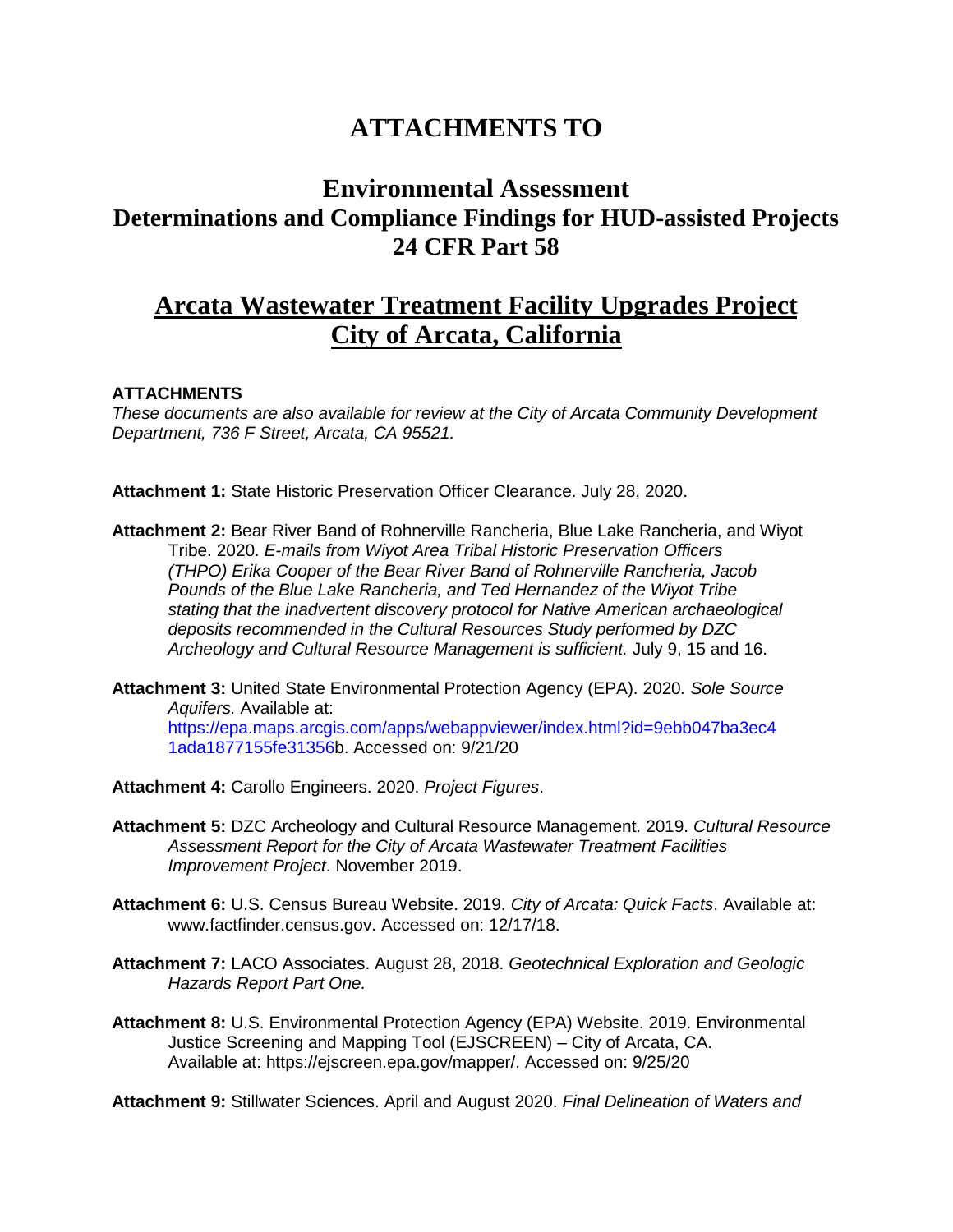*Wetlands for the City of Arcata Wastewater Treatment Plant Improvement Project, California.*

- **Attachment 10:** LACO Associates. 2017. *Engineering Geologic and Hydrogeologic Exploration Arcata Waste Water Treatment Plant, Arcata, Humboldt County, California.*
- **Attachment 11:** Stillwater Sciences. August 2020. *Wetlands Impacts Assessment.*
- **Attachment 12:** Humboldt County. 2020 *Humboldt County Web GIS – Airport Compatibility Zones. Available at: http://www.humboldtgov.org/1357/Web-GIS.* Accessed on: August 2020.
- **Attachment 13:** National Wild and Scenic Rivers System Website. 2020. *California Designated Wild & Scenic Rivers.* Available at: www.rivers.gov/california.php. Accessed September 2020. Accessed 08/31/20.
- **Attachment 14:** City of Arcata. 2000. *Excerpts from Air Quality Element of the Arcata General Plan.*
- **Attachment 15:** Redwood Empire Municipal Insurance Fund. 2020. *Program Year 2020-2021 Memorandum of Coverage-Property.*
- **Attachment 16:** Alliant Insurance Services. 2020. *Alliant Property Insurance Program Binder of Insurance.*
- **Attachment 17:** City of Arcata. 2002. *Report of Findings for City of Arcata Corporation Yard Phase II Over Excavation and Stockpiling of Contaminated Soils and Proposed Groundwater Monitoring Well Installation.*
- **Attachment 18:** City of Arcata. 2016. *Adopted Floodplain Ordinance.* Adopted 11/02/2016.
- **Attachment 19:** Carollo Engineers. 2016. *City of Arcata Facility Plan.* Revised July 2017.
- **Attachment 20:** City of Arcata. 2000. *Noise Element of the Arcata General Plan.*
- **Attachment 21:** City of Arcata. 2000. *Land Use Element of the Arcata General Plan.*
- **Attachment 22:** City of Arcata. 2010. Hazardous Materials Business Plan Modules for Use with CERS Electronic Reporting. Revised 12/14/10.
- **Attachment 23:** City of Arcata. 2016. *City of Arcata Risk Management Plan.* Adopted January 11, 2016.
- **Attachment 24:** Carollo Engineers. 2019. *City of Arcata Predesign Report.*
- **Attachment 25:** City of Arcata. 2020. *Early Notice and Public Review of Proposed Activities in 100-Year Floodplain and Mapped Wetland Area.* Published 07/08/2020.
- **Attachment 26:** North Coast Regional Water Quality Control Board. 2019. *Order No. R1-2019- 0006. Waste Discharge Requirements for the City of Arcata Wastewater Treatment Facility, Humboldt County.* Signed 11/06/2019.